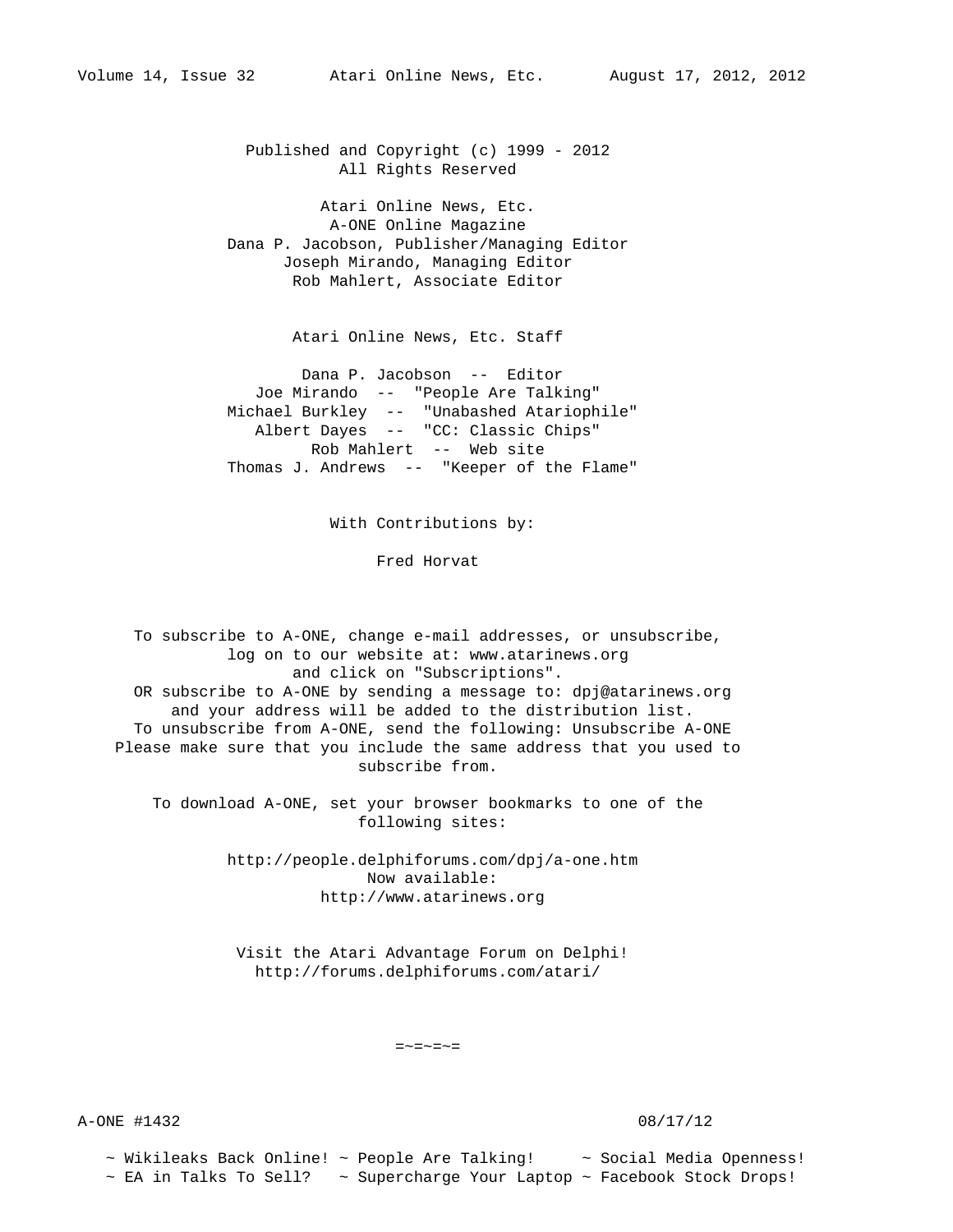$~\sim$  AT&T Attack Temporary!  $~\sim$  Virus Shuts Down Saudis  $~\sim$  Twitter's Medium.com!  $\sim$  Nexus: Poor Man's iPad  $\sim$  Facebook "Owner" Fined!  $\sim$  Hacks Are About Money! -\* Sony Confirms PSN Hack Is Fake \*- -\* Digital Piracy Can Not Be Stopped! \*- -\* Teens and Video Games: How Much Is Too Much \*-

=~=~=~=

->From the Editor's Keyboard "Saying it like it is!" """"""""""""""""""""""""""

Can you believe that, in only a few weeks, we'll be celebrating Labor Day, the unofficial end of summer! Personally, this entire year has been nothing less than a blur. And, there's no clarity in sight with all of the personal issues we're dealing with here. One step forward, a half dozen backward. We can't seem to catch a break.

But, sometimes one must create their own breaks. So, I've taken some action with regard to some of our family issues. And, we're taking a week off, for a much-needed rest! Looking forward to it!

Until next time...

 $=$   $\sim$   $=$   $\sim$   $=$   $\sim$   $=$ 

->In This Week's Gaming Section - Teens and Video Games: How Much Is Too Much? """"""""""""""""""""""""""""" EA in Talks To Sell to Private Equity Firms! Sony Confirms PSN Hack Claim Is Fake!

 $=$   $\sim$   $=$   $\sim$   $=$   $\sim$   $=$ 

->A-ONE's Game Console Industry News - The Latest Gaming News! """"""""""""""""""""""""""""""""""

Teens and Video Games: How Much Is Too Much?

The gamer community had a near-miss this week in Ohio, when a 15-year-old boy collapsed after playing "Call of Duty: Modern Warfare 3" for up to five days straight.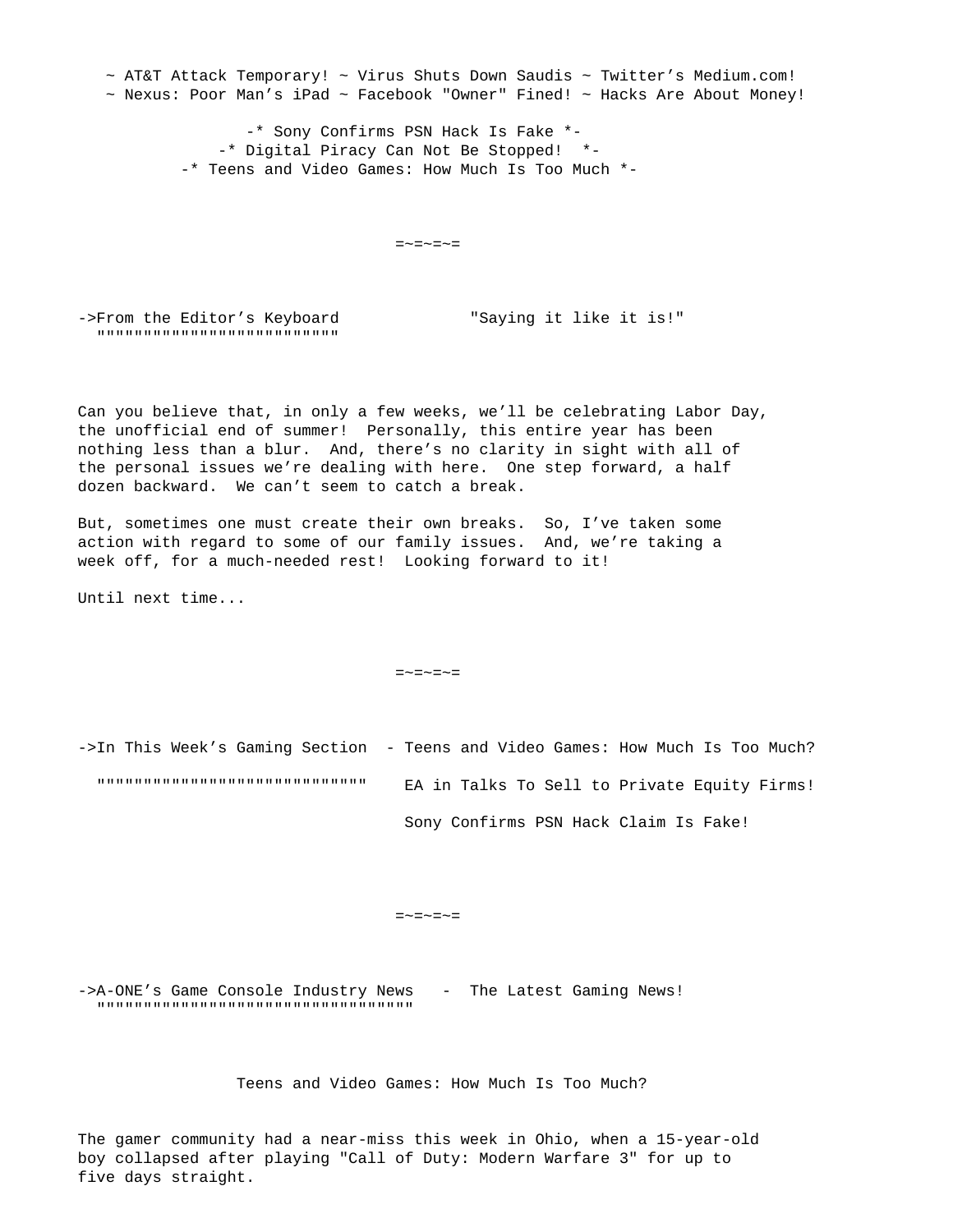The Columbus teen was rushed to the hospital with severe dehydration, where he recovered, according to a report from TV station WCMH on Aug. 7.

Players who delve too deeply into their electronic worlds can face various health risks, ranging from deep vein thrombosis, or blood clots, to severe dehydration.

For instance, in July, a Taiwanese teenager was found dead after sitting for 40 hours in an Internet cafe playing "Diablo 3." At the time, doctors speculated he died from a heart attack caused by a blood clot that formed during the long session.

And last summer, a 20-year-old man from the U.K. died from a blood clot after spending 12-hour sessions on his Xbox. His father told "The Sun" newspaper, "He lived for his Xbox. I never dreamed he was in any danger."

While these are extreme cases, they are a reminder that sitting at a computer or console for days, whether it's for "World of Warcraft" or for work, isn't healthy for anyone. But psychologists who study video games and kids say parents needn't worry about the amount of time spent gaming, unless screen time starts to affect school, health or social life. (And, of course, a stint of tens of hours gaming is likely to negatively affect schoolwork and lead to social woes.) That said, researchers remain concerned about the effects of violent content in video games, which have been linked by many studies to aggressive behavior.

These days, screens of one kind or another occupy youth for 50 hours a week, a 2010 survey by the Kaiser Family Foundation reports. "It's a full-time job plus 10 hours of overtime, and that's the average," said Douglas Gentile, a psychologist and director of the Media Research Lab at Iowa State University.

Video-gaming consumed nine weekly hours for teens, the Kaiser survey found, while a Harris Poll conducted for Gentile during the same period reported 13 hours a week spent gaming on computers and consoles.

While some kids can shoot 'em up for hours, for others, too much time gaming leads to poor school performance. Recent studies have finally linked the cause and effect, showing that gaming displaces after-school academic activities such as homework and reading. A 2010 study from researchers at Denison University in Ohio, published in the journal Psychological Science, compared two groups of boys that had never owned gaming systems. They gave one group a system right away, but withheld games from the other group for four months. Boys who received the video-game system first had more teacher-reported learning problems and significantly lower reading and writing scores than the other boys.

Problems in school are relatively easy for parents to fix: Limit screen time of course, if you can get the controller out of his or her hands. The American Academy of Pediatrics recommends no more than one to two hours per day in front of any electronics.

What's harder to control is violent content in video games. The Pew Research Center reported in 2008 that more than 90 percent of games rated as appropriate for children 10 years or older contained violence, including games rated "E" for everyone. (Most researchers define violence as the ability of a player to intentionally harm others in a game.)

Now most researchers will agree that video games can help as well as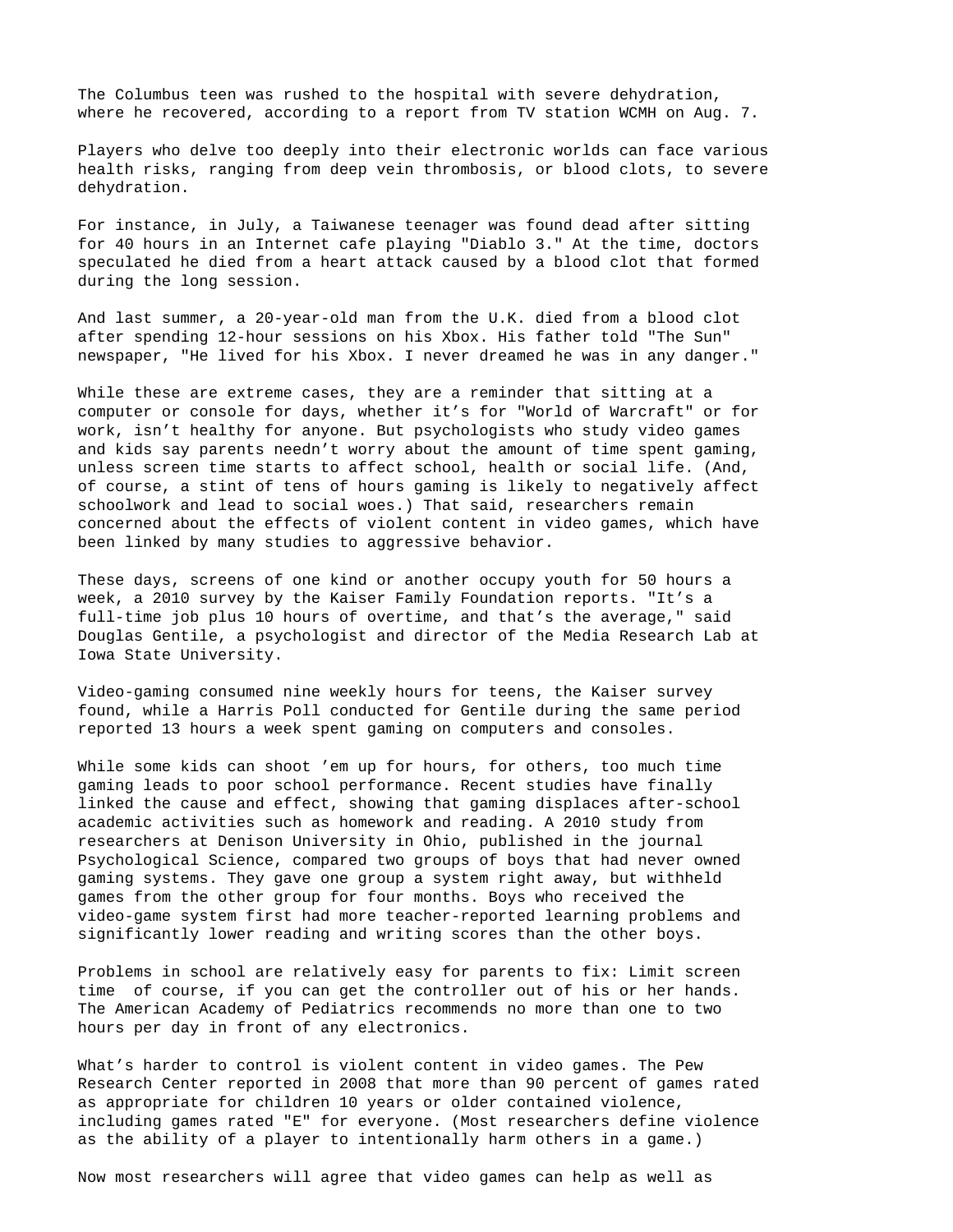harm. For example, educational games boost learning, and action games can improve vision and spatial skills. Video games have also been used successfully to teach children self-care skills for asthma and diabetes.

And then there's the primary reason people play video games: They're relaxing. Gentile thinks the flickering screen and varying sound levels trigger a primitive brain response. "One of the reasons I think we find television and video games so relaxing is they provide the attention for you. It forces you to orient to the media. You don't have to work to pay attention like you do in [a] classroom lecture," said Gentile.

But a preponderance of evidence links violent video games to an increase in aggressive behavior in teens. The behavior wasn't violent crime, like school shootings, but small yet hurtful offenses like teasing, name-calling, rumor-spreading and fist fights. In a review of 130 studies of kids and teens, Iowa State University researchers found that violent video games increased the likelihood of aggression and decreased empathy. The meta-analysis appeared in 2010 in the journal Psychological Bulletin.

Of course, repeated exposure to violence in any environment has a deleterious effect, Gentile noted. "Seeing violence anywhere increases the risks that a child might become involved in aggression, whether as a perpetrator or a victim," he said. But video games are phenomenal teachers. Players get immediate feedback and rewards for punishing competitors. And not only do games reward hostility, they train your brain to respond to real-life problems with aggression, research indicates.

In fact, games can prime teens to react to slights with name-calling or pushing, instead of choosing to avoid confrontation. "So when I get bumped in the hallway, I don't assume it's an accident anymore," explained Gentile. "What comes to mind first is to retaliate in some way. Those aren't the only options you have, but we never think of them because what we see over and over in the media is 'You killed my monster, now you must die.'"

But psychologist Patrick Markey's research suggests just some teens are susceptible to these effects. Markey found people with certain personality traits those who are highly neurotic, less agreeable and less conscientious are those more likely to become hostile from gaming. The 2010 study appeared in the journal Review of General Psychology.

"The truth of the matter is that most people can handle this media, but for some people with a select predisposition, these people might be a little more aggressive, more prone to an argument here and there," said Markey, a professor at Villanova University in Pennsylvania.

"The most interesting part is there is really no research that suggests video games have a different effect than TV or movies. It has empirically never been shown," said Markey. "Any media is supposed to engage us emotionally, and video games are a form of media, a form of art even."

# EA in Talks To Sell to Private Equity Firms

Publishing giant EA has apparently been approached by two private equity firms about a potential sale.

Sources close to the New York Post have claimed that the company was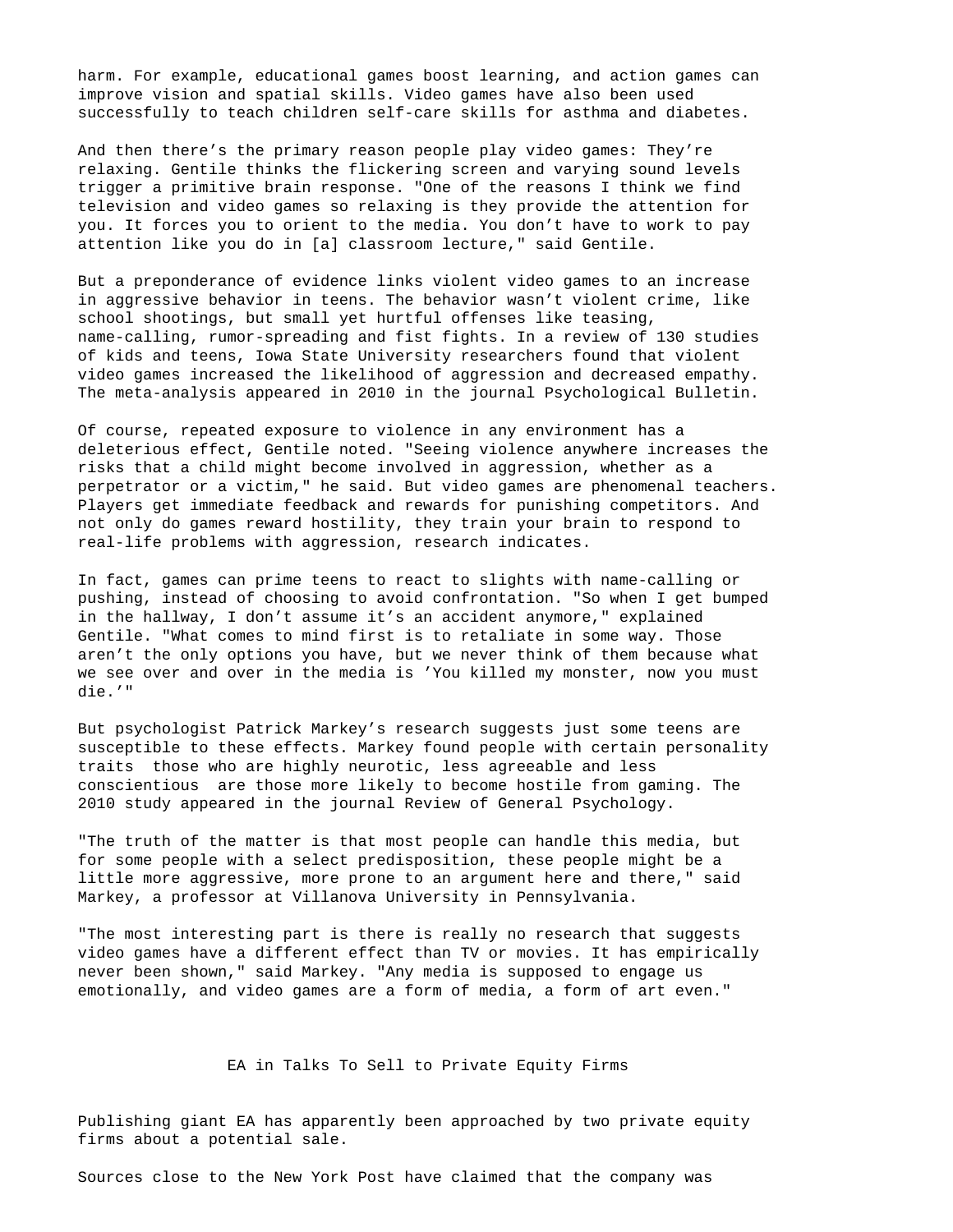approached by private equity firms KKR and Providence Equity Partners over the possibilty of a purchase, but emphasised that talks are at an early stage.

One source said, "It's early days," but another added that EA has "made it known they'd do a deal at \$20 a share." EA's stock has had a tumultuous ride so far this year, suffering a 37% drop. When trading closed yesterday shares were being sold at \$13.09.

It's a difficult economic time right now, and many videogame companies have experienced similar stock falls to EA thanks to increased interest in casual and social games. With a third of the company's value disappearing so far this year though, it's unsurprising that potential buyers are being sought.

A possible reason for this is the current uncertainty regarding Star Wars: The Old Republic and its free-to-play future; the most expensive videogame ever made with a rumoured cost of around \$200 million recently announced it was abandoning its subscription fee, less than a year after launching.

But what does this mean for the average gamer? At the moment, nothing. This hasn't been confirmed and even the claims state that any deal is still a long way off. But what is interesting to consider is the fact that Providence Equity Partners is a major shareholder in Bethesda's parent company, Zenimax. As a result, it's certainly a story worth keeping an eye on.

### Sony Confirms PSN Hack Claim Is Fake

Update 4: Sony has given IGN the following statement:

"We ve confirmed that the recent claim that PlayStation Network was illegally hacked and that customer passwords and email addresses were accessed is completely false."

All is well!

Update 3: Anonymous has deleted the Tweet claiming that it hacked the PSN. You can see the image of the Tweet as it existed in the original story below.

We're still waiting to hear back from Sony, but the removal of the Tweet is probably all the confirmation we need that this was fake. We'll update with any further developments if and when they occur.

Update 2: While this shouldn't be counted as an official comment from Sony, Shane Bettenhausen -- EGM and 1Up alum who now works for Sony's PlayStation-centric business development - Tweeted the following:

We're still waiting for official comment from Sony, but in the meantime, file Mr. Bettenhausen's comment as further confirmation that all is well.

Update: Kotaku points out that the document of leaked data linked to in the Twitter account appears to be identical to one posted on the Internet back in March.

This suggests that PSN - and the data therein - is safe, though we're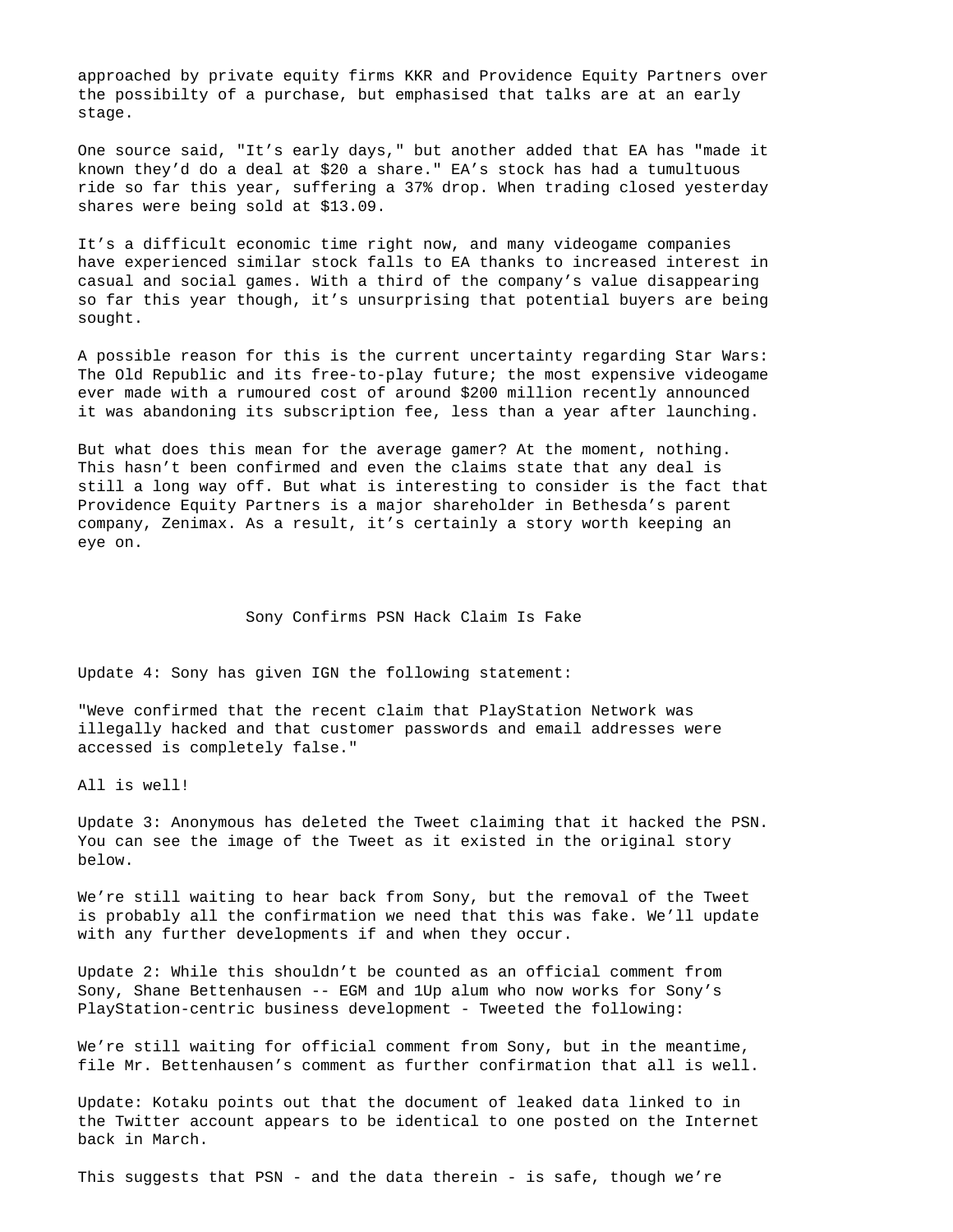still waiting to hear back from Sony for confirmation and will update when we hear back.

Infamous hacking group Anonymous claims to have hacked the PlayStation Network again. The following was posted on Twitter:

The group linked to a lengthy document of the data they purportedly mined, including e-mail addresses and what appears to be other encrypted information.

It's important to keep in mind that this is totally unconfirmed. It's also worth noting that PlayStation Network is still up, so if this is real, it was a data leak and hasn't led to an outage (at least at this point).

We ve reached out to Sony for comment and will update when we hear back.

 $=$   $\sim$   $=$   $\sim$   $=$ 

 A-ONE's Headline News The Latest in Computer Technology News Compiled by: Dana P. Jacobson

#### Digital Piracy Cannot Be Stopped

From the early days of IRC to the creation of The Pirate Bay, online piracy has grown from a minor annoyance perpetrated by an underground community to a mainstream issue that impacts several industries. Internet savvy users originally shared music and videos with one another through a string of underground chatrooms, however with the rise of video-sharing website YouTube, it has become increasingly easy to watch or listen to copyrighted material on the Web for free. While Google (GOOG) does its best to remove infringing content, throughout the years users have found various techniques that allow them to bypass the Internet giant s search and destroy tools, and keep their videos online for millions to see. YouTube and similar sites are only the tip of the iceberg, however.

Each day more and more users are turning to peer-to-peer file-sharing websites that use the BitTorrent protocol, the most popular being The Pirate Bay. These websites offer users the opportunity to download millions of movies, music, games and software with a simple click of the button. For years, the United States government has attempted to shut down pirate websites, however it isnt that simple and online pirates always seem to be one step ahead of the authorities.

Even as popular services like Demonoid and Megaupload are shuttered, users will find new places to download pirated content.

As Nick Bilton of the The New York Times notes, stopping online piracy is like playing the world s largest game of Whac-A-Mole. In the arcade version of Whac-A-Mole, the game eventually ends often when the player loses. Bilton wrote. In the piracy arms-race version, there doesn t seem to be a conclusion. Sooner or later, the people who still believe they can hit the moles with their slow mallets might realize that their time would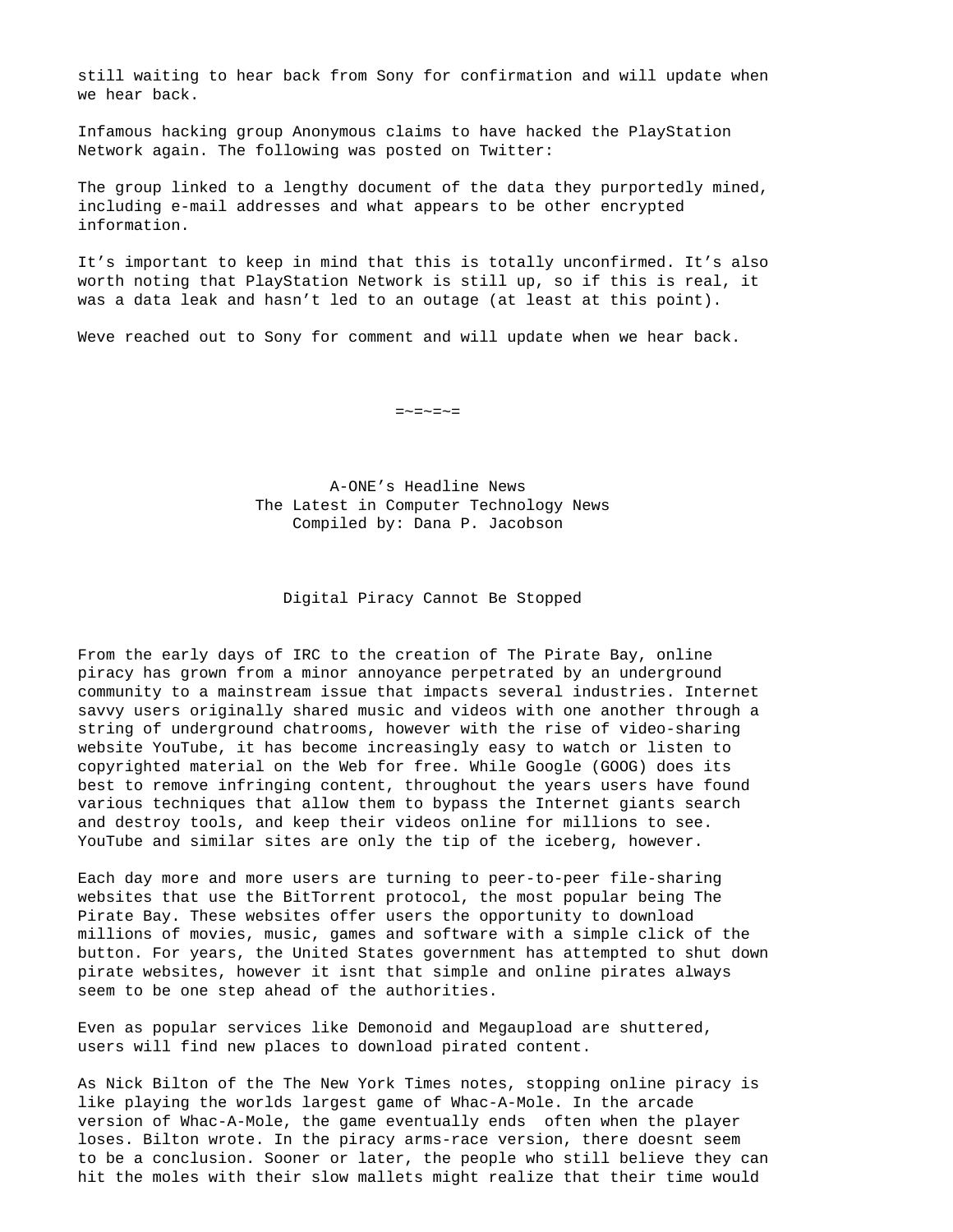be better spent playing an entirely different game.

AT&T Says Attack Temporarily Cut Internet Access

AT&T Inc said some business customers temporarily lost internet access because its network was targeted by unknown attackers on Wednesday.

Company spokesman Mark Siegel said that domain name system, or DNS, servers that direct traffic for AT&T customers were targeted at two locations by a distributed denial of service attack.

In such attacks perpetrators target a server with a lot of requests at the same time, making it unavailable to users.

The issue has now been resolved, he said.

Saudi Aramco Says Virus Shuts Down Its Computer Network

Saudi Arabian Oil Co (Saudi Aramco) said its computer systems had been shut down by a virus late on Wednesday, but it added that production had not been affected.

"An official source of Saudi Aramco confirmed that it had isolated electronic systems for the entire company today and cut off external access as an early precaution," said a statement in Arabic from the company.

The world's biggest oil company said that although the virus affected some computers, it did not penetrate key components of the network, which it said would return to normal operating mode soon.

"The source ... reiterated the lack of any effect at all on the work of production due to the strength of advanced protection systems," the statement added.

Rumors had spread among traders earlier on Wednesday that the state-owned company had been subjected to a hacking attack.

WikiLeaks Resumes Operations After Massive Cyberattack

A hacker group calling itself "AntiLeaks" took credit for the attacks against WikiLeaks on Twitter, claiming it targeted the website because of WikiLeaks founder Julian Assange's ongoing efforts to seek political asylum in Ecuador.

We are not doing this to call attention to ourselves," @antileaks said in an extended tweet.

"We are young adults, citizens of the United States of America and are deeply concerned about the recent developments with Julian Assange and his attempt at aslyum [sic] in Ecuador. Assange is the head of a new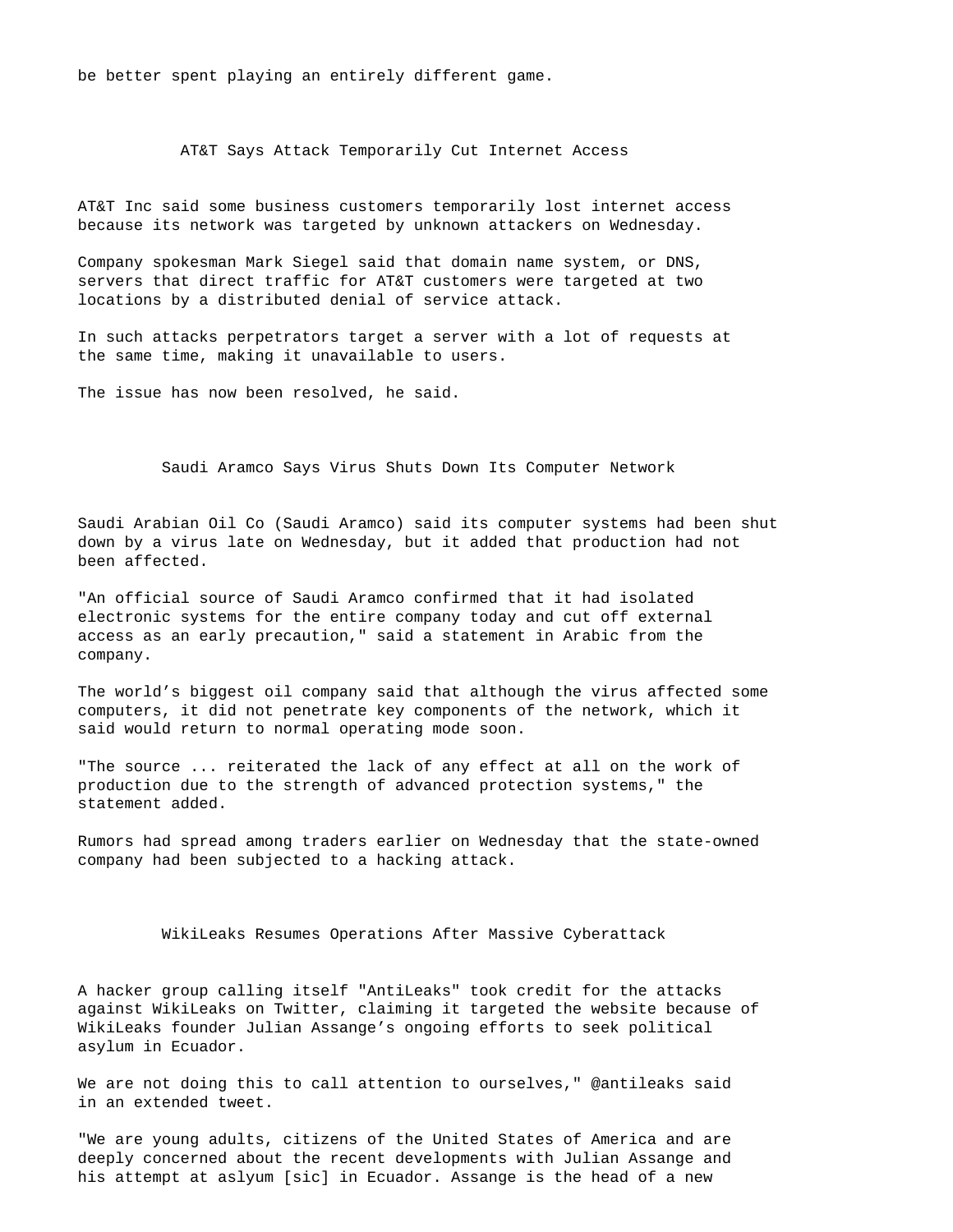breed of terrorist. We are doing this as a protest against his attempt to escape justice into Ecuador. This would be a catalyst for many more like him to rise up in his place. We will not stop and they will not stop us.

DDoS attacks work by targeting heavy amounts of bogus traffic at a website's host server in hopes of overloading it and forcing it offline. They're among the most common form of cyberattacks.

AntiLeaks claimed it had no relationship to the United States or other governments considered enemies of WikiLeaks. However, that hasn't stopped ongoing speculation that the attack was a response to WikiLeaks' posting of documents related to TrapWire, a counterterrorism surveillance system that collects and analyzes footage from security cameras and license plate readers.

Details about TrapWire were discovered in emails from security intelligence firm Stratfor acquired by Anonymous and leaked by WikiLeaks earlier this year. Some observers immediately labeled it a secret digital surveillance effort that's in use around the world, though recent reports have cast doubt on several of the more audacious claims made about the system.

WikiLeaks' documents regarding TrapWire are now back online.

Nexus 7 Is Great If You re Too Cheap for An iPad

Consumer Reports today added Googles Nexus 7 to its tablet rankings and concluded that while its probably the best cheap tablet on the market, it still can t match the overall quality of the Apple iPad. Overall, the Nexus 7 scored a 79 out of 100 and did particularly well in Consumer Reportss ratings for both touch response and portability. This gives the Nexus 7 vastly superior scores than similarly-priced tablets such as the Amazon Kindle Fire and the Barnes & Noble Nook Tablet, which scored 66 and 65 respectively.

All that said, Consumer Reports said that the iPad remains the best option for users who value having the best overall tablet experience regardless of price.

With its bigger, excellent Retina display and a still-unmatched app store, the iPad still has the edge over the Nexus 7, wrote Consumer Reportss Donna L. Tapellini in a blog post. But if you want a tablet in a smaller package for a lot less money, the Nexus 7 is worth thinking about.

5 Ways to Supercharge Your Laptop For Under \$100

Whether you have a 4-year-old notebook or a shiny new system you bought yesterday, you can dramatically improve your PC s performance and productivity value for less than the cost of a nice dinner out. For less than \$100, you can purchase your choice of significant hardware upgrades that will allow you to get more done in less time and put off buying a new system for several more years.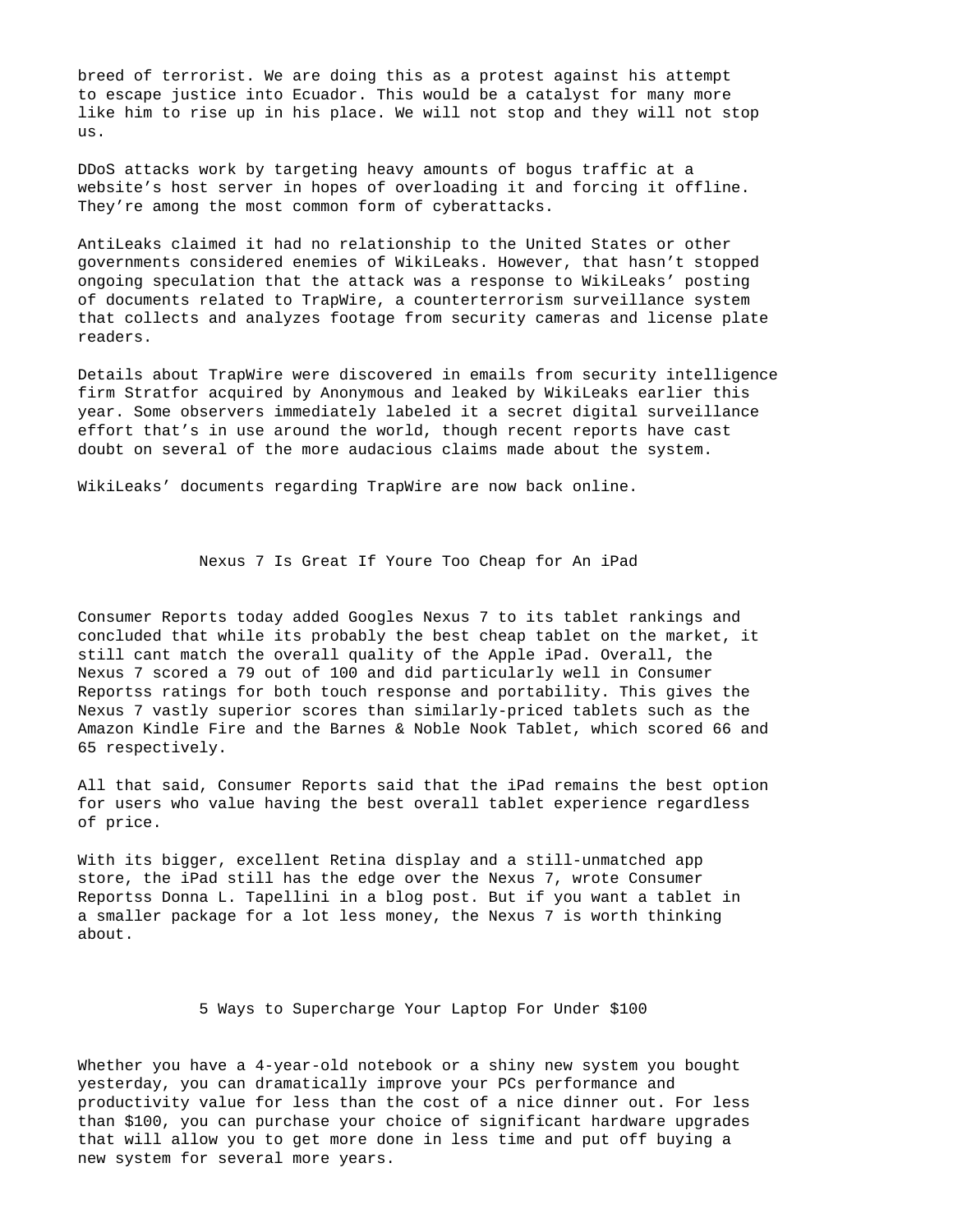1. Upgrade to SSD (\$80 to \$100)

There is no single upgrade that will improve your digital life more than going from a standard hard drive to an Solid State Drive (SSD). If youre still using a 7,200 rpm or (gasp) 5,400 rpm drive, youre wasting precious seconds of your life every time you boot, open a file or a launch a program. Instead of twiddling your thumbs while the old-fashioned turnable-like head spins inside your hard drive, you can be up and running in your favorite programs, including heavy applications like Photoshop, in just a few seconds.

When we took a 5-year-old Dell Latitude D630 running Windows Vista on a 2.4-GHz Core 2 Duo CPU and tested it with both its original 7,200-rpm hard drive and a speedy Kingston HyperX SH100S3 SSD, it felt like we were using two different computers. On PCMark Vantage, a synthetic benchmark that measures system performance, upgrading to SSD raised the D630's overall score from 3,210 to 4,693 and its HDD score from 2,666 to 16,715.

In real-world tests, the Latitude D630's Vista boot time decreased by around 20 percent, falling from an average start time of 37.3 seconds to 31 seconds. When we tested the launch times for five popular applications (Photoshop CS5.1 opening to a 400MB TIF, Adobe Reader 10 opening to a 500 page PDF, Excel 2007 opening to a 20,000 row worksheet, Mozilla Firefox 14 and Word 2007 opening to a blank document), each program opened about three times faster after the SSD upgrade.

To see how much benefit an SSD provides on a new notebook, we opened some of the same applications and timed them on a 3rd Generation Intel Core i7 notebook, both with a 7,200 rpm 750GB hard drive and the same Kingston HyperX SH100S3 SSD. Even with a much newer, faster processor, launch times were 2 to 4 times faster after the upgrade.

Today, you can get a 120 or 128GB SSD for well under \$100. A quick glance at popular retailers such as NewEgg, Tiger Direct and Amazon shows some budget-oriented SSDs like the OCZ Agility 3 selling for under \$90 while the Samsung 830 Series, the winner of our Fall SSD roundup, can often be found on sale for \$99 or less. If you require more capacity, you can find a 256GB drive for as little as \$150.

2. Add more RAM (\$20 to \$40)

The more RAM your notebook has, the less time it must spend writing to the Windows paging file on your hard drive (or SSD) to help make up for a lack of a physical memory. Since physical memory is infinitely faster than even the fastest SSD, you want to avoid your system needing to use that paging file whenever possible. Even better, if you have some memory to spare, you can create a RAM disk which will load your favorite programs much faster than even a speedy SSD.

Most of todays notebooks come with 4GB of RAM and moving from 4GB (or less) up to 8GB can provide significant performance gains. If you have DDR3 memory, the standard type since 2009, an 8GB kits (2 x 4GB DIMMs) will cost you \$40 or less.

Since most notebooks have just two slots for RAM and come with both filled, youll probably have to remove your existing RAM. However, if you do have a free slot, the cost of a 4GB DIMM is around \$20. To find out what kind of memory your notebook takes, either consult your owner s manual or visit an online RAM configurator like the one on Crucial Memorys home page. Removing and replacing RAM on most notebooks is as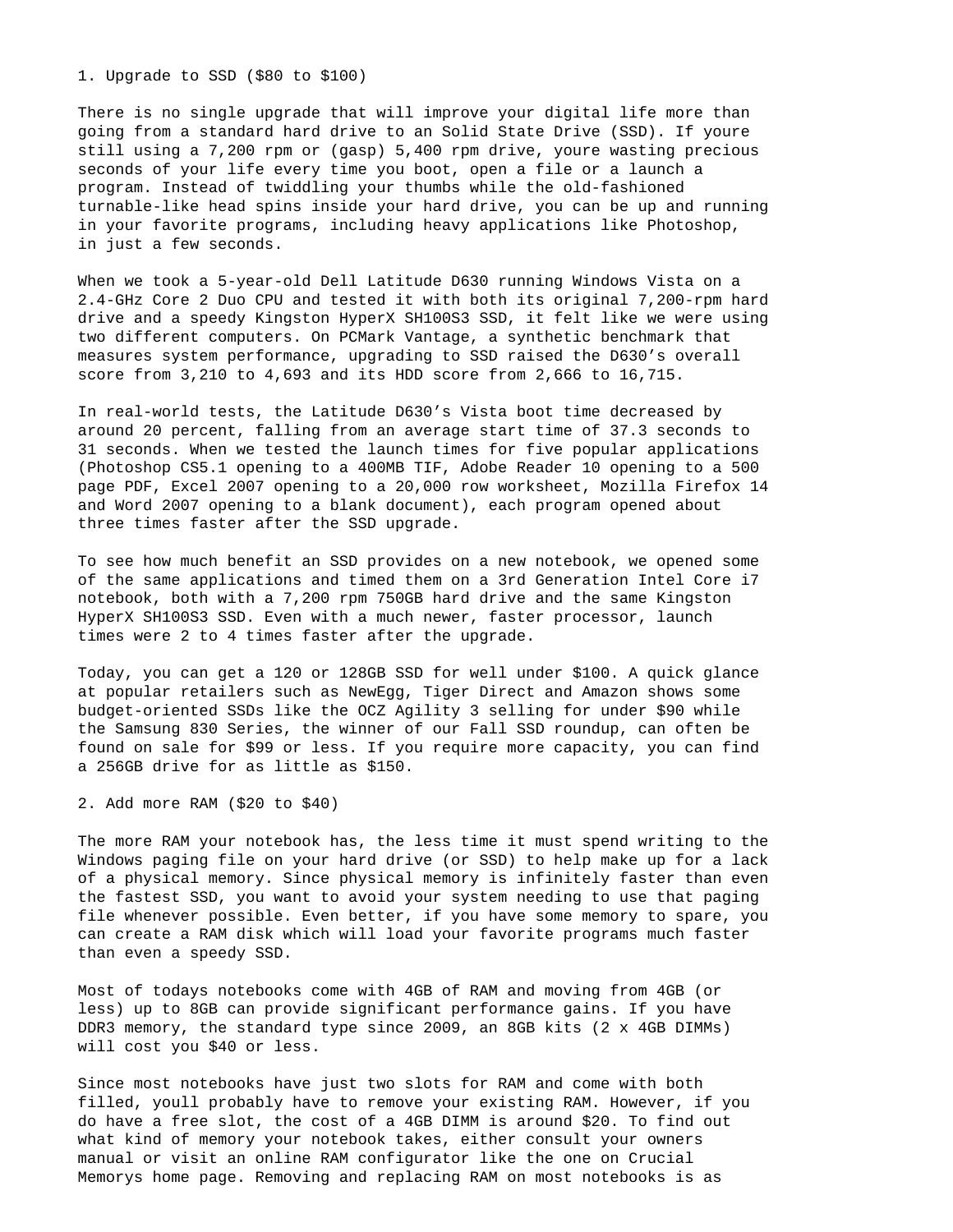simple as unscrewing a door on the bottom of the system, popping out the old chips and popping the new ones in.

 To show the benefit of increased memory, we ran PCMark 07, a leading synthetic benchmark, on an Intel 3rd Generation Core i7 CPU, with both 4GB and 8GB of RAM installed. With 8GB installed, the benchmark returned a score of 3,398, about 9 percent higher than the mark or 3,121 it provided with 4GB on board.

We also tried configuring 4 out of the 8GB as a RAM disk, using DataRAM s free RAMDisk software. With some of our favorite programs installed on the RAM disk, we were able to cut open times in half from what they were on a 7,200 rpm hard drive and reduce them even further when we paired the RAM Disk with an SSD.

3. Get an external monitor (\$80 to \$100)

You can never be too rich, too thin or have too many pixels on your desktop. If you re just relying on your laptop s single screen, you re slowing yourself down, because you cant fit enough windows on the screen at once.

Just imagine this situation. Youre working on a PowerPoint presentation in one window while using data from an Excel sheet that s in another window, looking up some facts on the Web in your browser and keeping track of your email in a fourth window. Every time you switch windows either by hitting ALT tab or by navigating to the task bar youre wasting a good 2 seconds and taxing your short-term human memory because you have to remember the contents of a window that s now covered over.

With an external monitor attached, you can add a whole second desktop, which can either show one full screen window or two half windows that are docked next to each other. These days, you can get an 18.5- or 20-inch monitor today for \$80 to \$100. A quick survey of online retail sites shows several 20-inch, 1600 x 900 monitors priced at just under \$100 and 18.5-inchers with 1366 x 768 resolutions starting as low as \$80. If youre willing to splurge, you can find a 1080p, 22- or 23-inch monitor for well under \$150.

If you want a monitor you can take with you on the road, you can find a portable, USB-powered monitor such as the 15.6-inch AOC e1649Fwu for under \$100. However, we prefer the lighter, more portable, but more expensive \$174 Lenovo ThinkVision LT1421.

4. Step up to 802.11n Wi-Fi (\$10 to \$20)

If your notebook is more than three years old, it may have an older 802.11g wireless radio, which is significantly slower and less reliable than the current 802.11n standard. With 802.11n, you move from a theoretical maximum of just 54 Mbps to 150 or 300 Mbps, depending on your router and radio.

While the stepping up from 54 to 150 Mbps probably won t improve Web page loads, it will enable you to transfer files a lot faster within your home or office network. That means better streaming from your media center, better backups to connected storage drives and faster copying of photos to and from your family members PCs. If you have an extremely fast fiber optic broadband plan such as Verizions 300 Mbps FIOS Quantum, youll see a boost in video streaming and file downloads. No matter what youre doing, youll also see an increase in range, making it easier to get a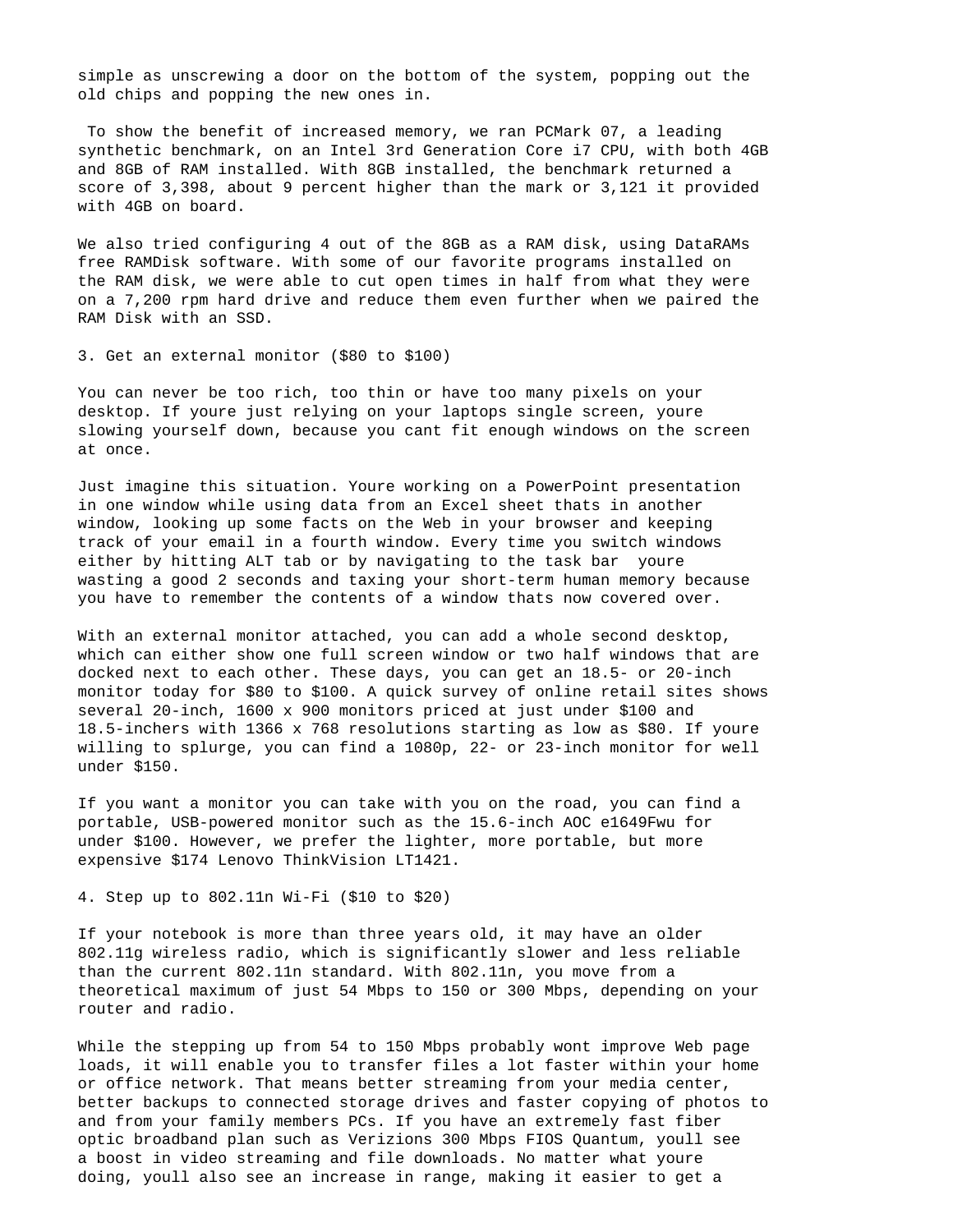strong signal when you re further away from the router.

The good news is that you can get an 802.11n Wi-Fi dongle that plugs into one of your USB ports for under \$20. For just \$10, Rosewills \$9.99 RNX-MiniN1 802.11n dongle offers speeds up to 150 Mbps and is so tiny that it looks like one of those nano receivers that come with some wireless mice. The \$16.99 Rosewill RNX-MiniN2 sticks out a little bit more, but offers up to 300 Mbps and is still short enough to stay attached to your notebook when you stick it in your bag. If you dont already have an 802.11n router at home, you can purchase one for as little as \$25 for a 150 Mbps unit or under \$50 for a 300 Mbps model.

To see just how much additional throughput you get from upgrading to 802.11n, we used the Netperf benchmark to test an old Dell Latitude D630 laptop with its native 802.11g Wi-Fi, and then with the Rosewill RNX-MiniN1 and the faster Rosewill RNX-MiniN2. Though our results on the small file transfer were well below what s theoretically possible even with 802.11g, there was a clear difference in performance between the three adapters.

# 5. Get an external battery (\$70)

If your notebook provides over 12 hours of endurance, perhaps you can live without more battery life. Whether youre sitting on an airplane or lying on the couch, you dont want to have to worry about finding and tethering yourself to an outlet.

Unfortunately, in LAPTOPs tests, the average mainstream notebook provides just five and a half hours of endurance at 40 percent brightness. Even worse, more and more new systems come with sealed batteries you cant replace, so forget about buying an extended unit or carrying a spare.

However, for around \$70, you can purchase an external notebook battery such as the \$69 Veho Pebble Pro. Ive been using the Pebble Pro for a couple of months now and found that the 13,200 mAH battery provides another several hours of charge to my notebook while, at just 14 ounces, barely adding any weight to my bag. Because the battery comes with 10 different connectors, it works with nearly any brand of PC notebook on the market and is able to charge a phone or tablet at the same time.

Mac users can opt for pricier Hyperjuice Mini external battery, which retails for \$169.

# Judge Fines Man in Facebook Case

THE RULING: A federal judge again ordered the release of a letter that Facebook says can help prove that a man's lawsuit claiming half ownership of the multibillion-dollar company is a fraud.

THE FINES: The judge also fined the man and his attorney for not giving the letter to Facebook's lawyers when told to twice before.

THE LETTER: Facebook says the letter from the Kasowitz, Benson, Torres & Friedman law firm informs two other law firms that once represented the man, Paul Ceglia, that it is withdrawing from the case based on a finding that the contract is a fake.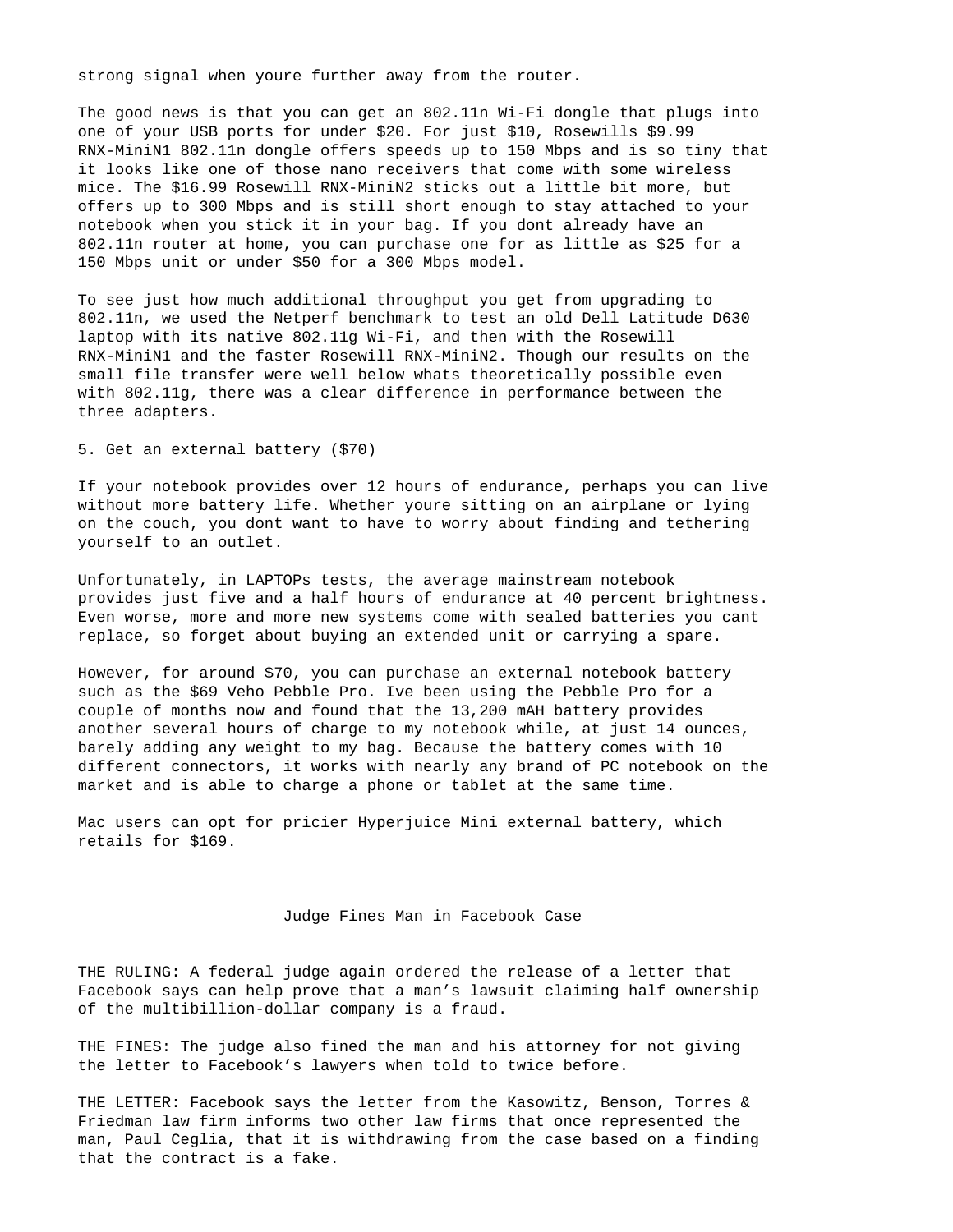#### 2012 Conventions Embrace Social Media Openness

Democrats and Republicans are using social media to turn their national conventions away from the smoke-filled rooms of yore and into meetings where anyone who wants to get involved is just a click away, no matter where they are.

Both parties' ambitious plans reflect the maturation of social media sites that played a much smaller role in the conventions four years ago. The Republicans call theirs a "convention without walls," while the Democrats say their gathering will be "the most open and accessible in history."

Democrats will not just show prime-time speeches live on the Internet, but will also stream caucus meetings and the council discussions of the party's platform and ideals over the Web. Republicans have hired a full-time blogger and a full-time digital communications manager to do nothing but engage people online.

The conventions' Facebook and Twitter sites are already stoking interest in the events, with photos of the Republican stage under construction in Tampa or profiles of Democratic volunteers and delegates. Users can interact with a mouse click, such as one who urged friends to help the GOP convention Twitter feed muster more followers than its counterpart. Both had more than 10,000 followers Friday.

Social media was still in its infancy four years ago. The number of items posted on Twitter on Election Day 2008 is equal to about six minutes worth of tweets today, the social media company recently wrote on its blog.

The dramatic changes in social media have required both parties to almost start from scratch in developing strategies for incorporating Facebook, Twitter, YouTube, Instagram and Flickr into their conventions.

In 2008, Republicans hired a web vendor to handle all things Internet for their convention. Now, there's a dedicated social media team with its own "Social Media War Room" in the Tampa Convention Center. The party's biggest push through the Internet will come through videos on YouTube, Republican National Convention spokesman James Davis said.

"Our goal is to leverage these technologies, to reach every American, whether they are in Toledo, Ohio, the convention floor in Tampa or a forward operating base in Afghanistan," he said.

Democrats will have a similar setup at their convention Sept. 4-6 in Charlotte. (Republicans meet a week earlier in Tampa.)

"We're able to expand it even further and invite the whole country to participate in a more interactive way then you might traditionally experience by tuning into a television," said Nikki Sutton, director of digital media for the 2012 Democratic Convention.

And those planning protests are using the Internet to get organized, too. The March on Wall Street South, which plans to bring thousands to Charlotte to rally against big business and economic inequality, has a website, Facebook page and Twitter account.

Organizers hope to use the Web to direct people to sites in more than a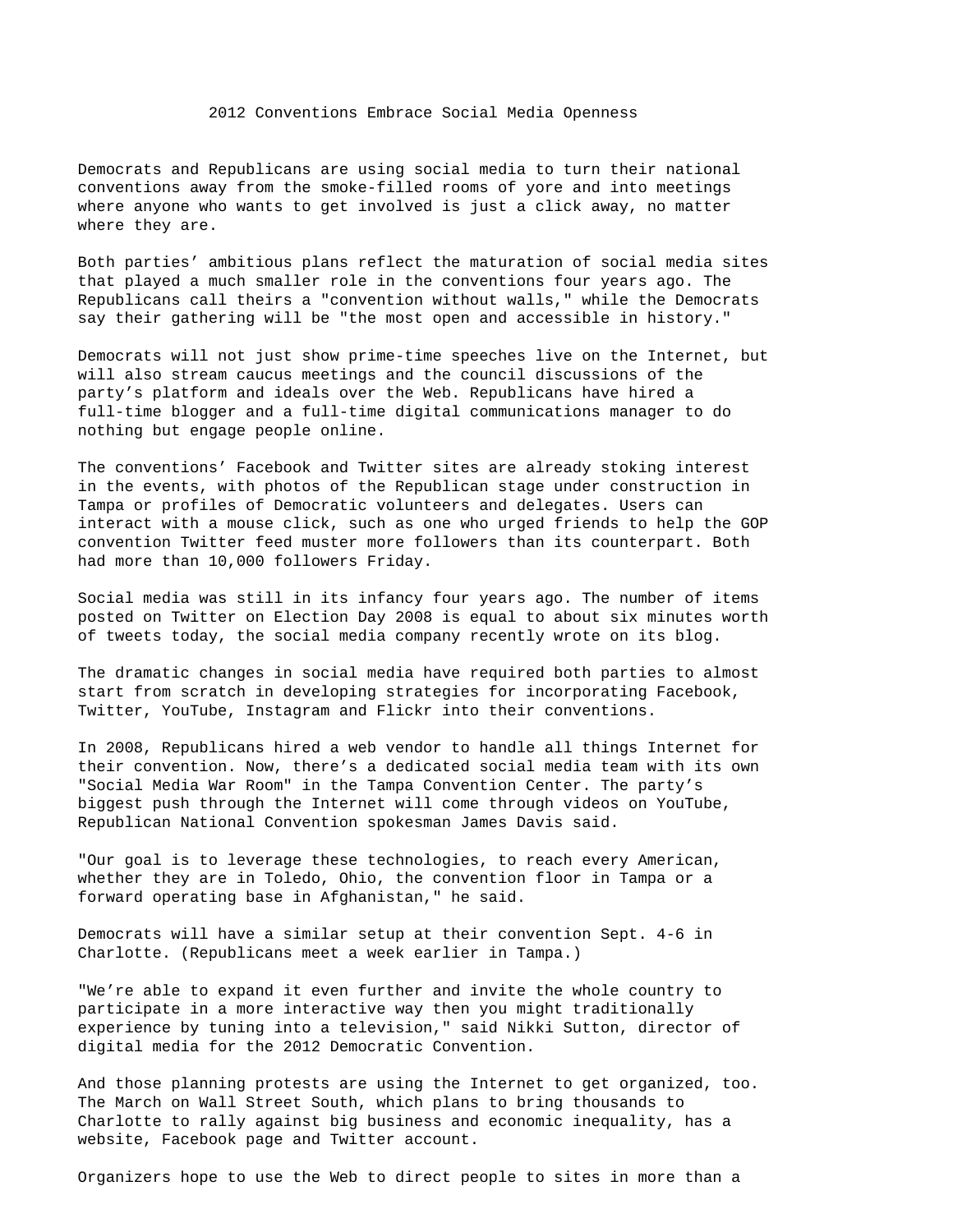dozen states where they can take buses to Charlotte to join in the various protests during the week.

Social media is allowing modern-day campaigns and political parties to get their messages out unfiltered. That's especially useful as broadcasters and newspapers have drastically reduced the amount of air time and space they devote to conventions.

Convention organizers will use social media to emphasize themes that might get lost in the traditional media's limited coverage, said Daniel Kreiss, an assistant professor at the University of North Carolina at Chapel Hill journalism school who authored a book about the use of new media from former presidential candidate Howard Dean to President Barack Obama.

"There's just not a lot of convention coverage that is going to be offered by the major networks, and this becomes a way that individual figures' speeches get publicity," Kreiss said.

Social media is increasingly allowing parties to control their message and spreading those key messages through an online network of "friends" may allow them to create a sense of credibility, Kreiss said. It will be "viewed as more credible and more authentic" than less-personal media coverage.

The candidates' overall campaigns are also ratcheting up efforts to reach voters online. A report released Wednesday by the Pew Research Center found that President Barack Obama's campaign was more active than Republican Mitt Romney's on the digital front.

The group's Project for Excellent in Journalism analyzed both campaigns' efforts between June 4-17 and found Obama's team posted almost four times as much content during the period and maintained an active presence on almost twice as many platforms. But Romney's campaign said his Facebook page has more people who share or comment on his posts.

Of course, the only metric that matters will be votes in November, and both campaigns and their parties think social media will be critical to get their voters excited enough to go to the polls.

Democrats have already released a smartphone app that provides one place for videos, blog posts and photos. The app also includes an interactive map to help visitors to Charlotte find convention locations or restaurants.

Their convention Facebook site has been running posts spotlighting different delegates and volunteers from across the country for months. Its Flickr page included more than 150 photos from people who printed out a special "I'm There" logo and had their pictures made with it, promising to either be in Charlotte or to follow the convention online. One person holding up his sign on the site is Vice President Joe Biden.

On the GOP convention's Facebook page, a posting showed a picture of lighting rigs inside the Tampa Bay Times Forum and said: "The lights are on and we only have 17 more days to go! Are you ready to nominate the next President of the United States?? The entry had more than 360 "likes" and 400 comments on Wednesday afternoon.

The Democrats used Twitter to invite more than a dozen followers on a tour in July. They got to see Time-Warner Arena, where most of the convention is taking place the first week in September, and the city's football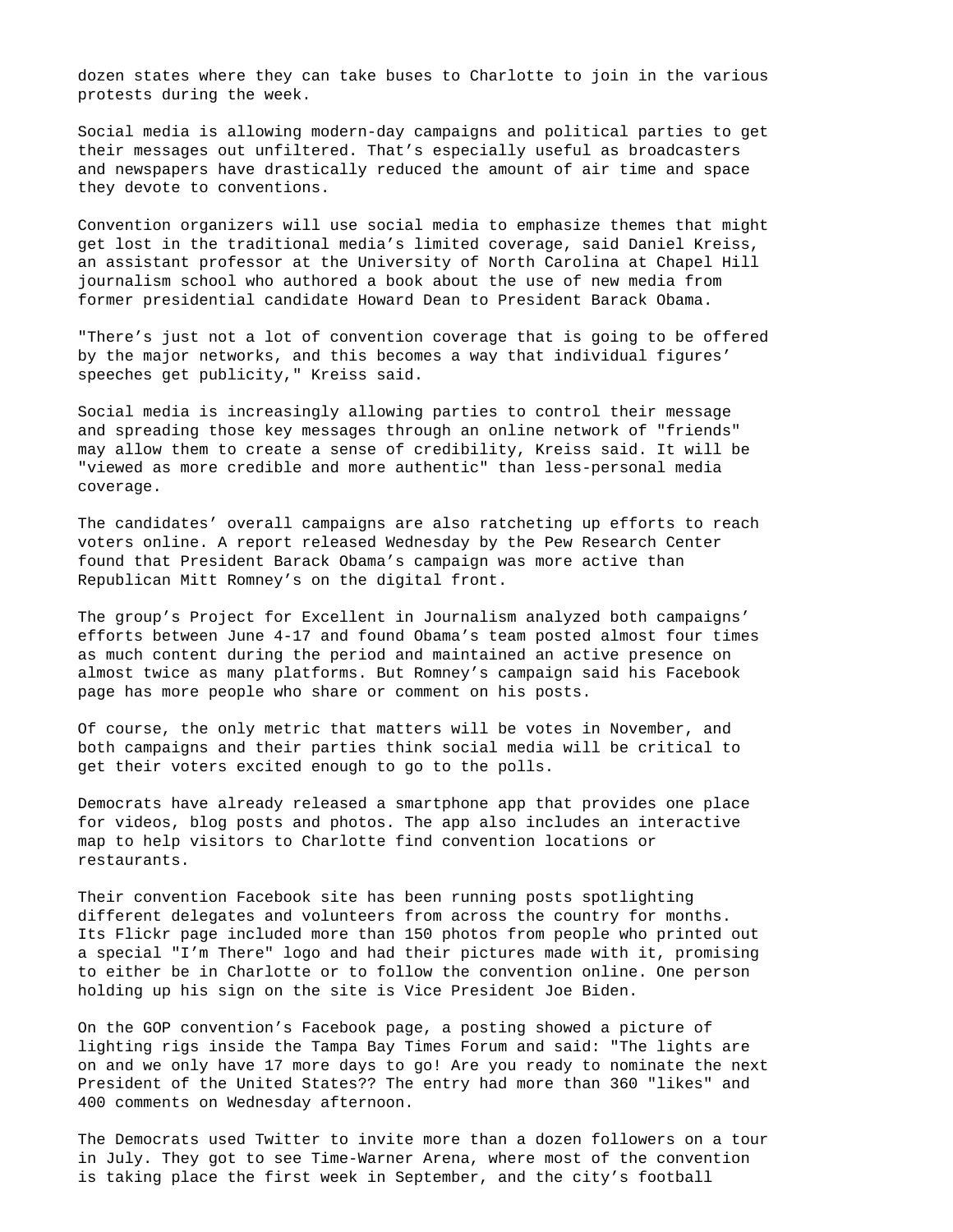stadium, where Obama will give his acceptance speech.

For Rashon Carraway, the tour was a dream come true. He sells men's clothes online, but the political science major in college hasn't forgotten his first love.

"This was a great opportunity for me to get an up close and personal look at something I am passionate about, and I have always wanted to do," said Carraway.

He plans to attend as many convention events as he can using his cellphone to make online posts.

And it's just not the parties and protesters who have an interactive strategy.

Donna Chen, the director of marketing and communications for the Tampa Downtown Partnership said more than 15 tourism and convention groups are setting up their own "Social Media Command Center" for the convention.

Tampa Bay and Co., the area's tourism and marketing agency, is coordinating the effort. They'll use the hashtag "TampaBay" to curate the posts.

Chen said about 50 local experts will monitor and interact with people online. They will staff the center and answer questions about the area from people in town for the convention for instance, "where's a good Italian restaurant?" or "What's the closest beach to downtown Tampa?"

Twitter Co-founders Create Online Publishing Site

A website launched by Twitter co-founders as a publishing platform for stories, memories and news was open Wednesday to members of the hit one-to-many text messaging service.

A preview version of Medium.com, launched by Biz Stone and Evan Williams, was live with collections such as "This Happened to Me" stories and "When I Was a Kid" pictures.

"We're rethinking publishing and building a new platform from scratch," Williams said in a message on the site.

"Lots of services have successfully lowered the bar for sharing information, but there's been less progress toward raising the quality of what's produced."

"While it's great that you can be a one-person media company, it'd be even better if there were more ways you could work with others."

Stone and Williams are building the platform through their Obvious Corporation, an enterprise named for the notion that many great ideas seem "obvious" in retrospect.

"We believe publishing, and media much more broadly, is important... It's easy to forget this given how much pointless and destructive media is in the world," Williams said.

"But there's also more great stuff than ever before - and we haven't even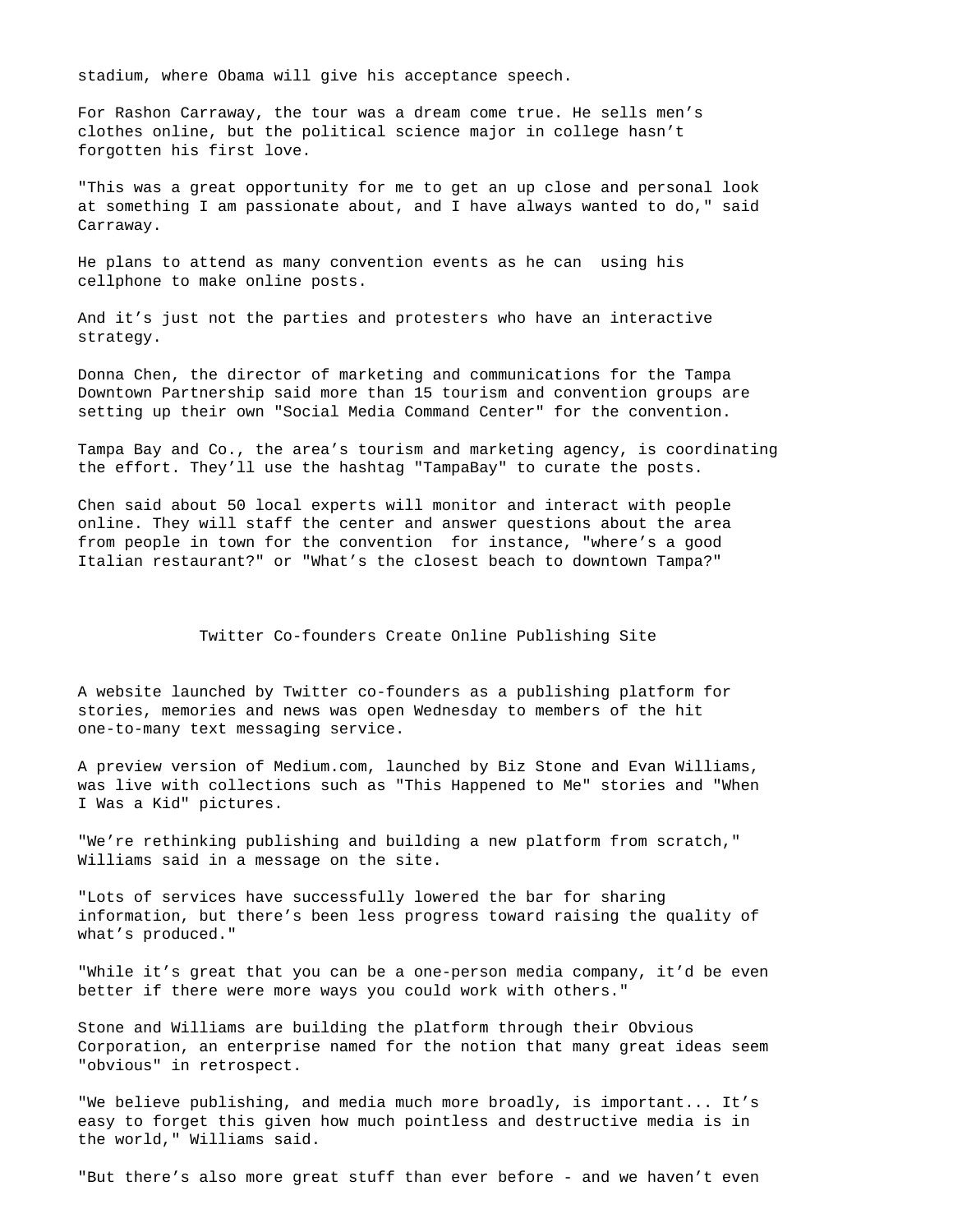scratched the surface of what our smart devices and our networks that connect most of the planet might enable."

Reading Medium posts was open to anyone with a Twitter account, but posting was initially limited to an invitation-only group that Williams promised would expand rapidly to include those who register.

## Google: An Update to Our Search Algorithms

We aim to provide a great experience for our users and have developed over 200 signals to ensure our search algorithms deliver the best possible results. Starting next week, we will begin taking into account a new signal in our rankings: the number of valid copyright removal notices we receive for any given site. Sites with high numbers of removal notices may appear lower in our results. This ranking change should help users find legitimate, quality sources of content more easily whether it s a song previewed on NPRs music website, a TV show on Hulu or new music streamed from Spotify.

Since we re-booted our copyright removals over two years ago, we ve been given much more data by copyright owners about infringing content online. In fact, we re now receiving and processing more copyright removal notices every day than we did in all of 2009more than 4.3 million URLs in the last 30 days alone. We will now be using this data as a signal in our search rankings.

Only copyright holders know if something is authorized, and only courts can decide if a copyright has been infringed; Google cannot determine whether a particular webpage does or does not violate copyright law. So while this new signal will influence the ranking of some search results, we wont be removing any pages from search results unless we receive a valid copyright removal notice from the rights owner. And well continue to provide "counter-notice" tools so that those who believe their content has been wrongly removed can get it reinstated. Well also continue to be transparent about copyright removals.

Facebook Falls to Half of Public Offering Price

Facebook's stock fell to \$19 for the first time on Friday, losing half its market value since the company's initial public offering in May.

The stock dipped 87 cents, or 4 percent, to briefly hit \$19, just minutes before it closed the trading day at \$19.05. Facebook's shares ended the week down nearly 13 percent.

Facebook hit the \$19 milestone a day after the expiration of a lock-up period that had previously prevented some early investors and insiders from selling their shares. Stakeholders who owned a combined 271 million Facebook shares before Thursday can now sell their holdings.

A breakdown of just how many major Facebook Inc. shareholders sold their stock this week won't be available until next week at the earliest, when sellers must disclose such transactions.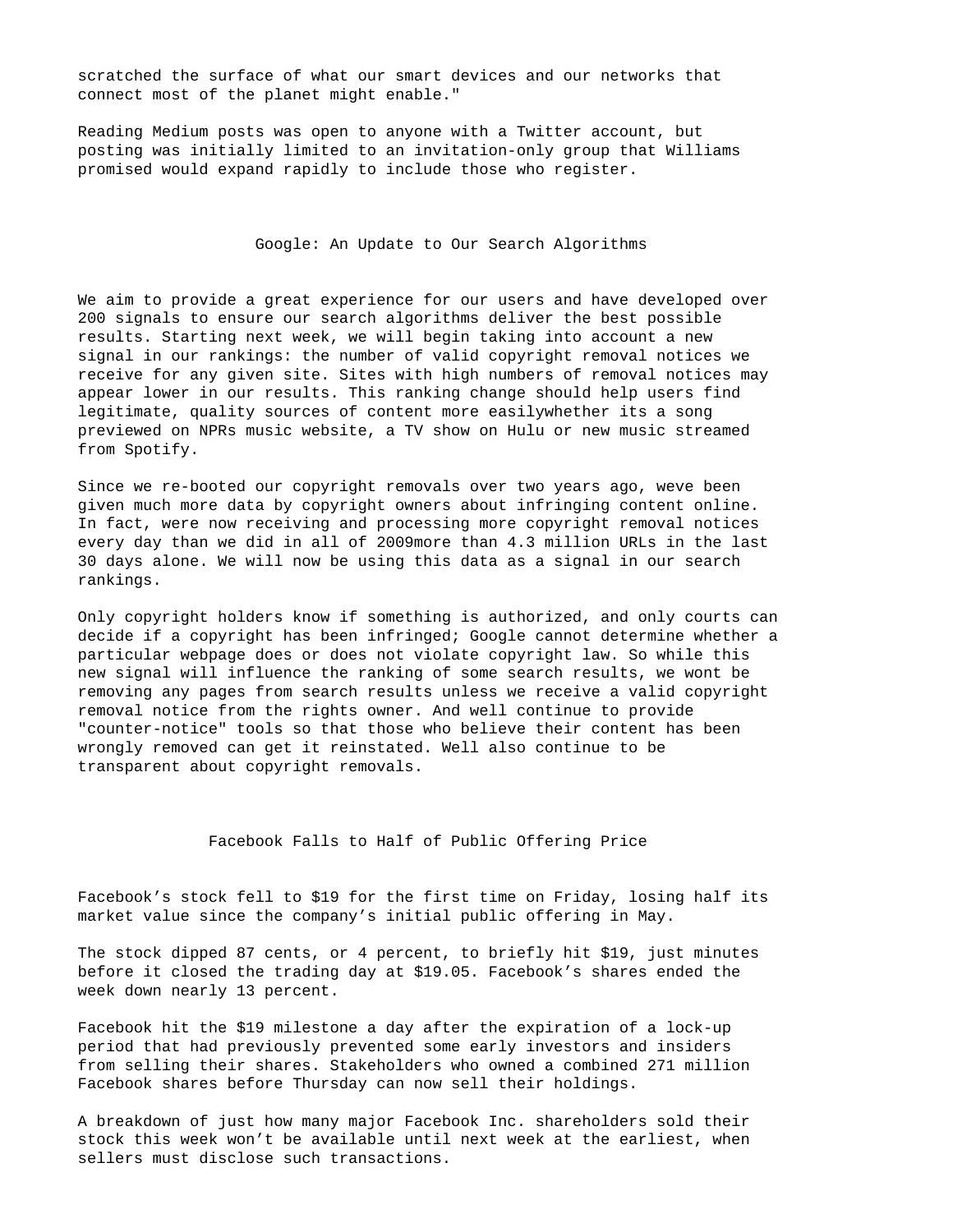Facebook's stock has struggled since the company's mid-May IPO. It closed its first day of trading barely above its initial offering price of \$38. It has been below that level since.

The stock has been down on 38 trading days, up on 25 days and unchanged on one since its initial public offering.

Investors have been concerned about the social network's ability to increase revenue and make money from its growing mobile audience. Many analysts, however, hold positive opinions of the company's long-term prospects.

Former Hacker: Today's Hacks Are All About the Money

Hackers have changed since the days of The Matrix. While most hackers used to hold iconoclastic ideals, with aspirations to "shock the system" for a perceived common good, today's hacker/cracker community is more concerned with making a quick buck.

At least that's how Mike Calce, the former hacker known as 'mafiaboy,' sees things. Calce says he still has contact with some of the people he used to know in the hacker community, and while many of them are still active, their priorities have changed.

"The hacker motivation has changed immensely," Calce told Mashable in an interview. "It's much more about monetary gain, whereas in my era, it was about pushing the status quo."

Calce's era was circa 2000, when he pulled off major denial-of-service attacks on several major tech companies, including Amazon, Dell, Yahoo, eBay and CNN - all when he was 15 years old. Calce was eventually caught and arrested for the attacks, serving eight months in a "group facility," he says.

After doing his time, Calce laid low for years, but now he works as a digital security consultant and keynotes at IT conferences. He wrote a book about his experiences in 2008, Mafiaboy: How I Cracked the Internet and Why It's Still Broken.

I asked Calce what he thought motivated hackers such as the ones that infamously hacked Wired writer Mat Honan, who claimed they wanted to get access to his three-character Twitter handle. Calce couldn't see a clear financial reason for that particular hack, but he said that's often the case.

"There's a lot of reasons people hack Twitter accounts," he said. "Some are into skewing data to their advantage. A lot of hacks dont even look like there is monetary gain involved, but normally that's the alterior motive."

With the shift from mischief-making to financial motives, the risk has shifted as well. Whereas 10 years ago hacking was more of a danger to large companies with big online operations, the risk today to individuals is much greater, Calce says.

He cautions individuals to take basic security precautions like setting up a two-way firewall on their computers, turning Bluetooth off (on phones and PCs) when not using the feature and keeping a close eye on what sort